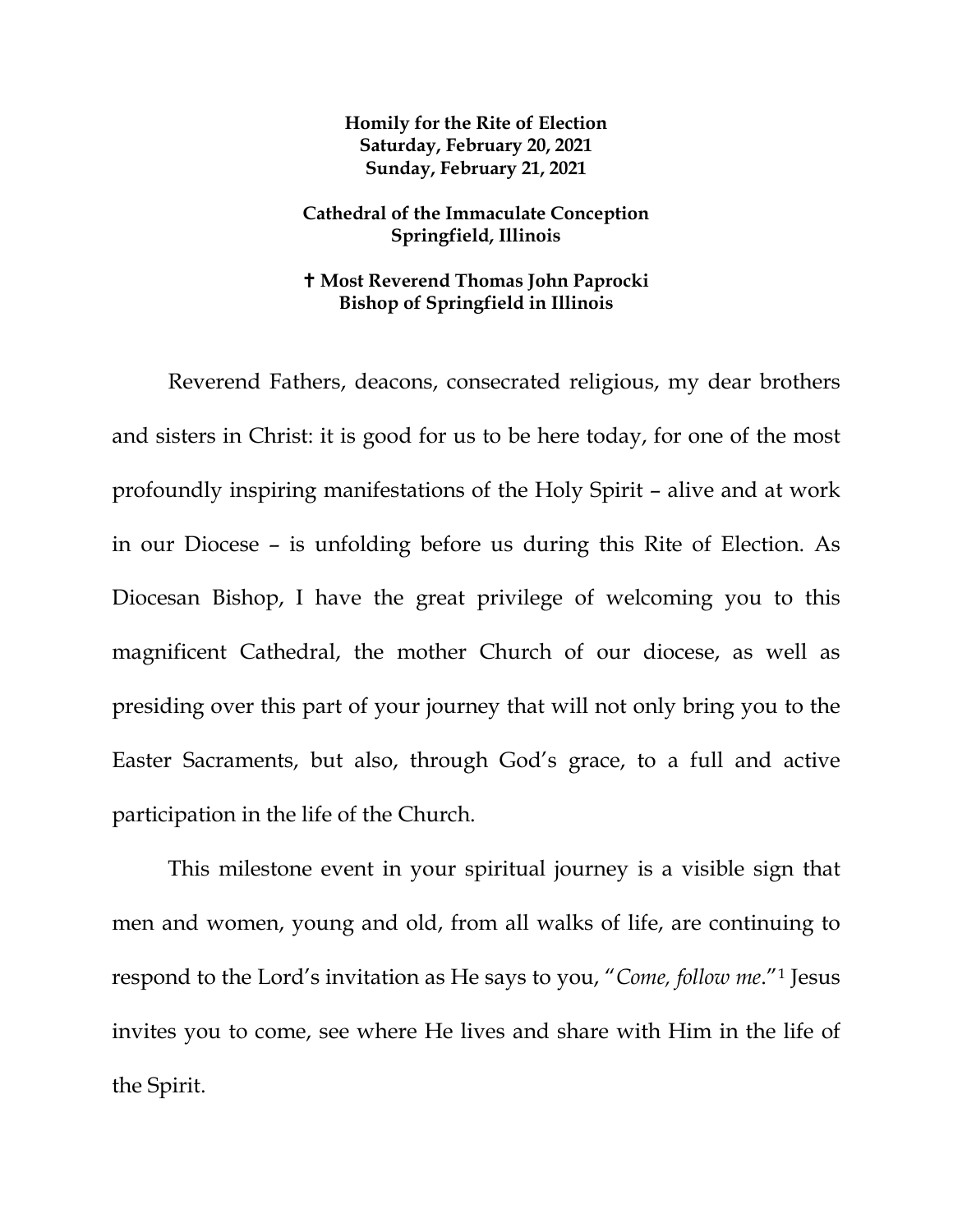In this ancient ritual of Holy Mother Church that we celebrate today, those seeking the Sacraments of Christian Initiation will be invited to come forward as I sign the Book of the Elect, indicating that you have been chosen by God to be welcomed into His family as adopted sons and daughters of God. As you do so, remember that you have been moved in a profound way by the power of the Spirit and that you are making this journey, not just on your own, but because our Lord has stirred your heart and has led you to desire to *know the mystery of the divine purpose*.[2](#page-8-1)

Each of you has had a different experience of what brought you to this moment. Perhaps the Spirit worked through a witness: a family member, a spouse, friends, coworkers, or neighbors, someone who invited you, encouraged you, and who now prays with and for you as you make this journey.

In preparation of this Rite of Election, your sponsors, Godparents, pastors, family members and friends have written letters of testimony to me attesting to how God is working in your life and has called you to be a Roman Catholic Christian. I would like to read some of their letters now, because they are powerful testimonies of faith by people who know you well. (Read selected letters.)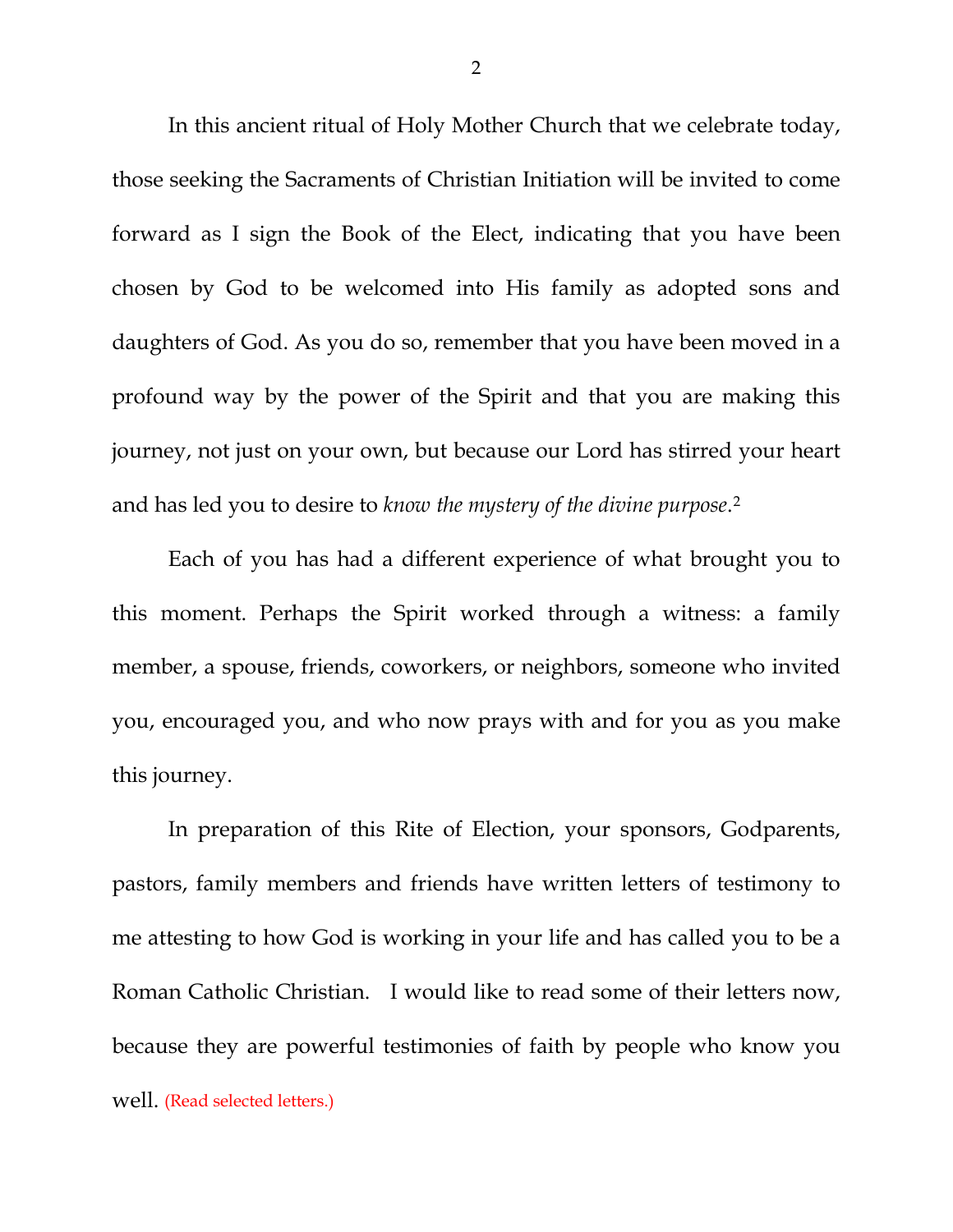We are reminded by these testimonial letters that the example of witnessing to our faith in our everyday lives is what brings people to Jesus and in turn strengthens our own faith in the Lord. Today, as we continue with this most profound celebration of faith, may the Lord move us to bear witness to Him by living as His disciples, so that we might inherit the place that has been prepared for us in the Heavenly Kingdom.

So now, I turn to you, my dear catechumens, to you who seek to become members of the Catholic Church. To understand the meaning of this ancient Rite of Election, it is helpful to quote from the written account of a woman in the fourth-century who left her home in what is known today as southern France or northern Spain – on pilgrimage to the Holy Land. Writing home to her community, she describes this ancient rite as it was then celebrated in Jerusalem, saying:

Then the candidates are brought in one by one, the men with their "fathers," the women with their "mothers." Then the bishop one by one asks their neighbors: "Is he a good-living man? Does he respect his parents? . . . He asks them . . . about every vice, at least the more serious ones. If the bishop finds that the candidate is free from all these faults about which he has questioned the witnesses, he writes down the candidate's name with his own hand.<sup>[3](#page-8-2)</sup>

3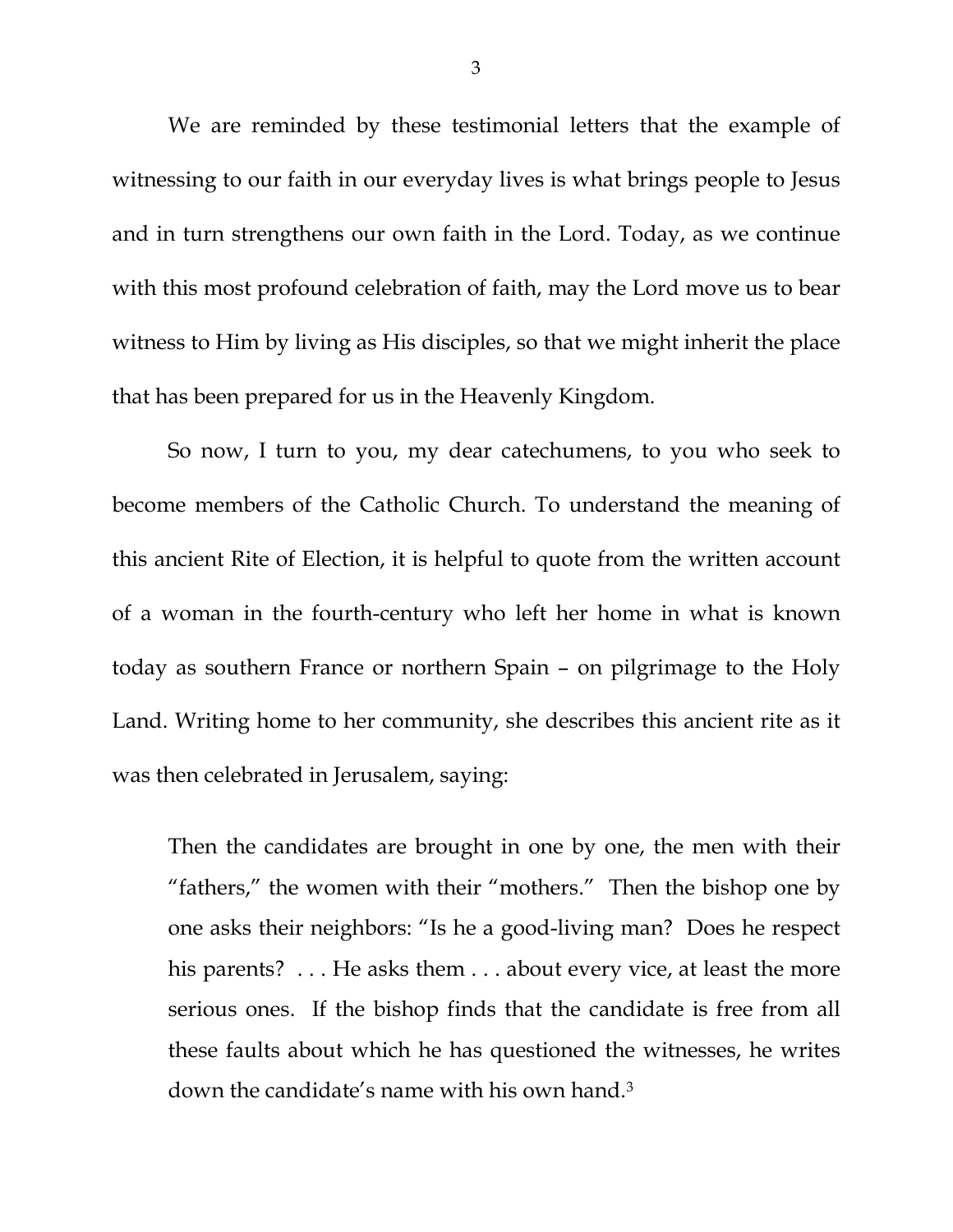Today, you will give your names to me in petition to receive the Easter Sacraments of Baptism, Confirmation, and the Eucharist. Your "fathers" and "mothers," that is, your godparents, have already sent me written testimony about the conduct of your lives and in a few moments they – and those responsible for your formation – will testify publicly before the Church as to your readiness to be incorporated into the life of Christ Jesus.

By signing my name to yours, I will ratify that God has indeed chosen you *in Christ before the world was made to be holy and faultless before God in love.*[4](#page-8-3) Once I have signed my name, you will no longer be called catechumens but the Elect, those who have been elected to the Easter Sacraments after a final period of enlightenment and purification consisting particularly in the three great scrutinies and their accompanying exorcisms.

The Lord himself has called you to this moment and at the great Vigil of Easter will graft you onto His vine. For your part, you must strive each day of your lives to keep His commandments so as to remain in His love. By remaining in His love, the joy that begins to well up in you today will be brought to completion on the day of our Lord Jesus Christ.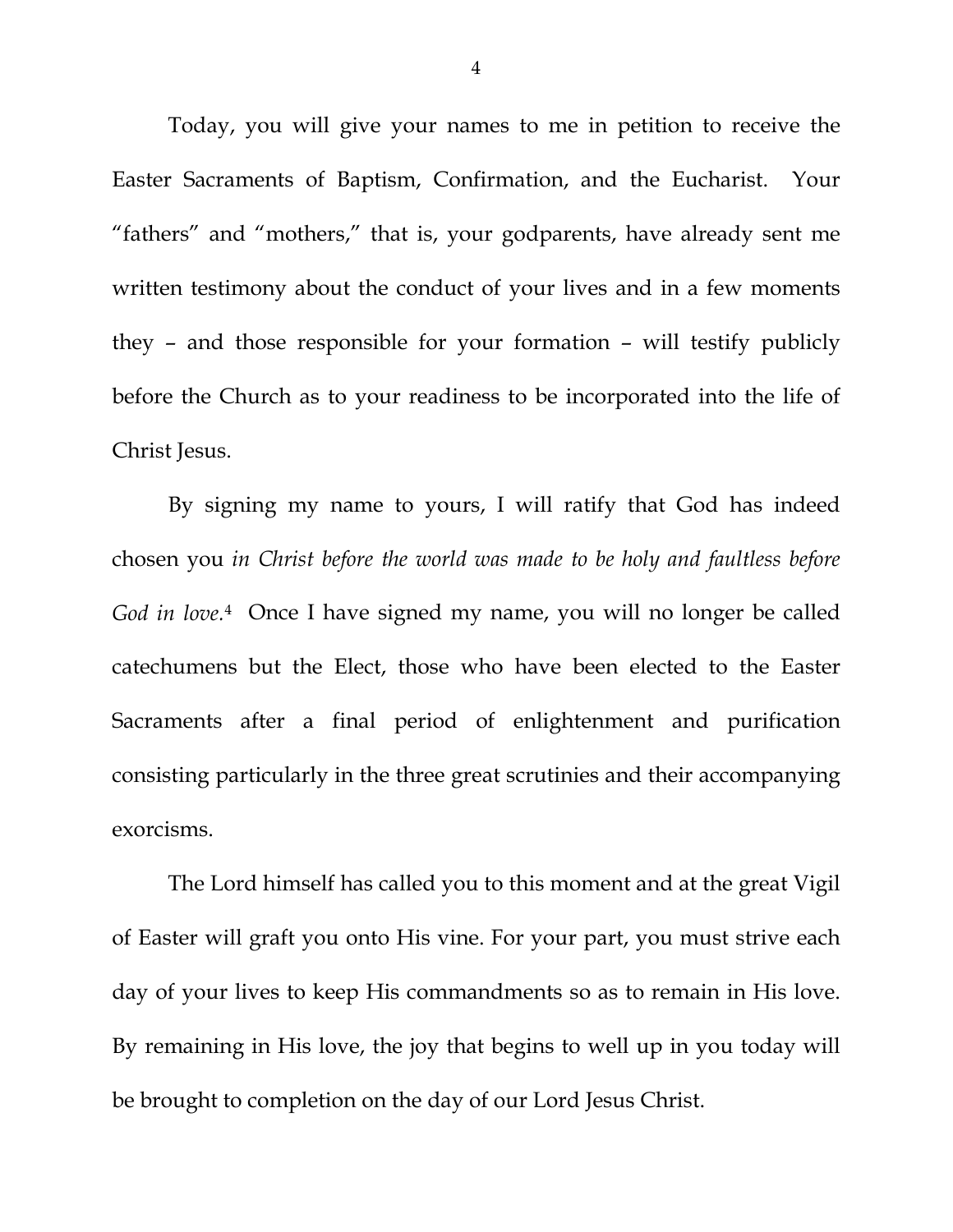There are several components to the Rite of Baptism that you will receive at the Easter Vigil. First, those to be baptized make a profession of their belief in the Catholic Faith. Second, they are called upon to renounce Satan, the prince of sin, and all his works and empty show. Third, they are baptized in Christ, and thus released from the bondage of the devil and entered into the divinity of sons and daughters of God. Fourth, a white garment is placed on each of them, and they are exhorted to keep it pure and undefiled until death. Fifth, a lighted candle is presented to signify the good works that they are to perform as long as they live, fulfilling the command that Our Lord speaks in the Gospel: "your light must shine before others, that they may see your good deeds and glorify your heavenly Father."[5](#page-8-4)

By being baptized, you will enter into the common priesthood of all the faithful. This may sound confusing if you are thinking only of the ordained ministerial priesthood. Everyone shares in the priesthood of Jesus Christ by virtue of baptism. The common priesthood of all the faithful and the ministerial priesthood are related to each other, but they are essentially different.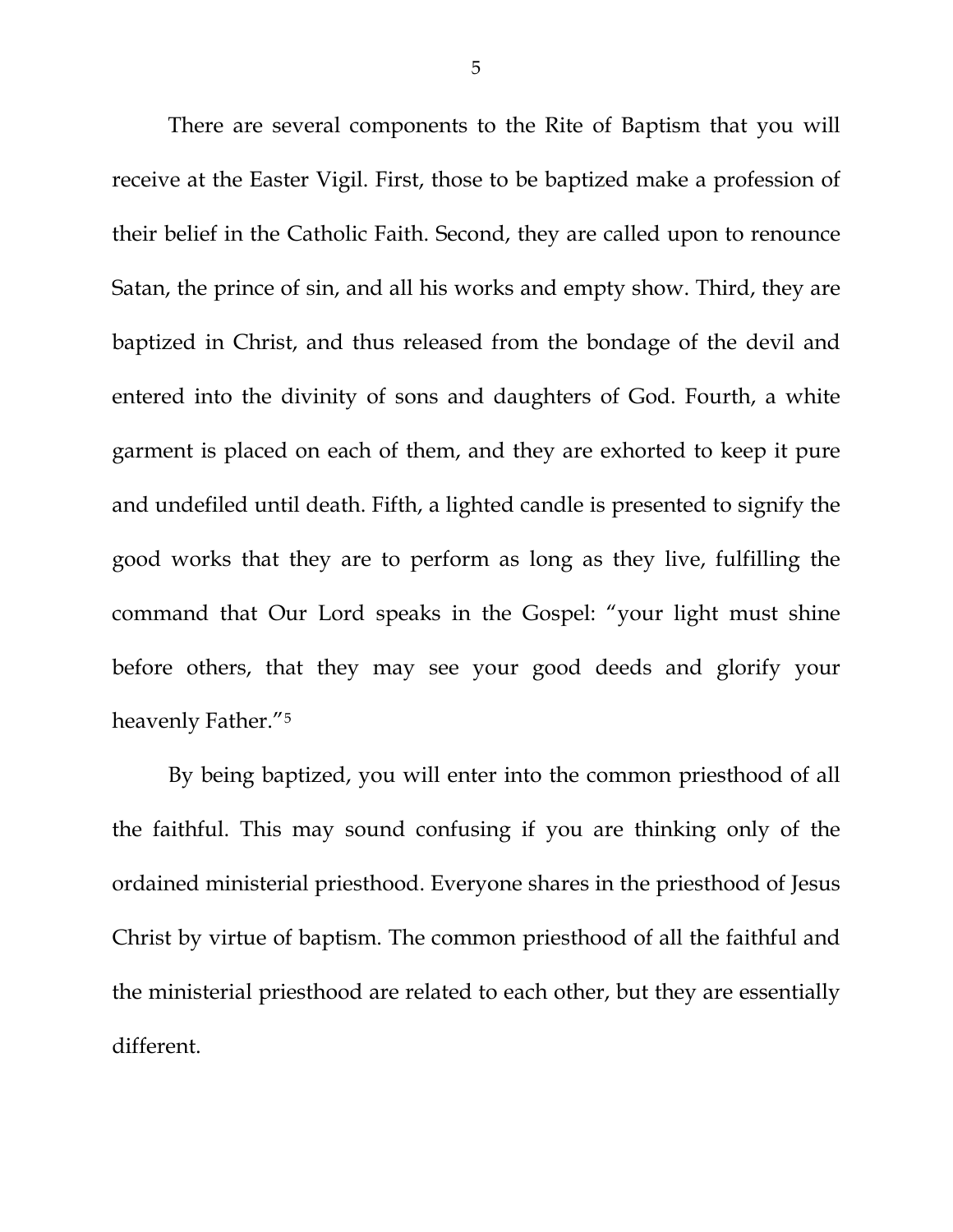What does it mean for the laity to share in the priesthood of all the baptized? Basically, a priest is one who gives sacrifice. An ordained ministerial priest offers the Holy Sacrifice of the Mass, but all the baptized are called to offer their very lives as a sacrifice. Fifty-some years ago the Second Vatican Council taught that:

Hence the laity, dedicated as they are to Christ and anointed by the Holy Spirit, are marvelously called and prepared so that even richer fruits of the Spirit maybe produced in them. For all their works, prayers, and apostolic undertakings, family and married life, daily work, relaxation of mind and body, if they are accomplished in the Spirit - indeed even the hardships of life if patiently born - all these become spiritual sacrifices acceptable to God through Jesus Christ. In the celebration of the Eucharist these may most fittingly be offered to the Father along with the body of the Lord. And so, worshipping everywhere by their holy actions, the laity consecrate the world itself to God, everywhere offering worship by the holiness of their lives.<sup>[6](#page-8-5)</sup>

This notion of giving sacrifice to God – by offering to Him all that we are, all that we have, and everything that we do – is at the heart of the commitment that we made as a community of faith at our Fourth Diocesan Synod in 2017, when we declared that the Christian faithful grow in love of God and neighbor by "dying to their selfish desires through acts of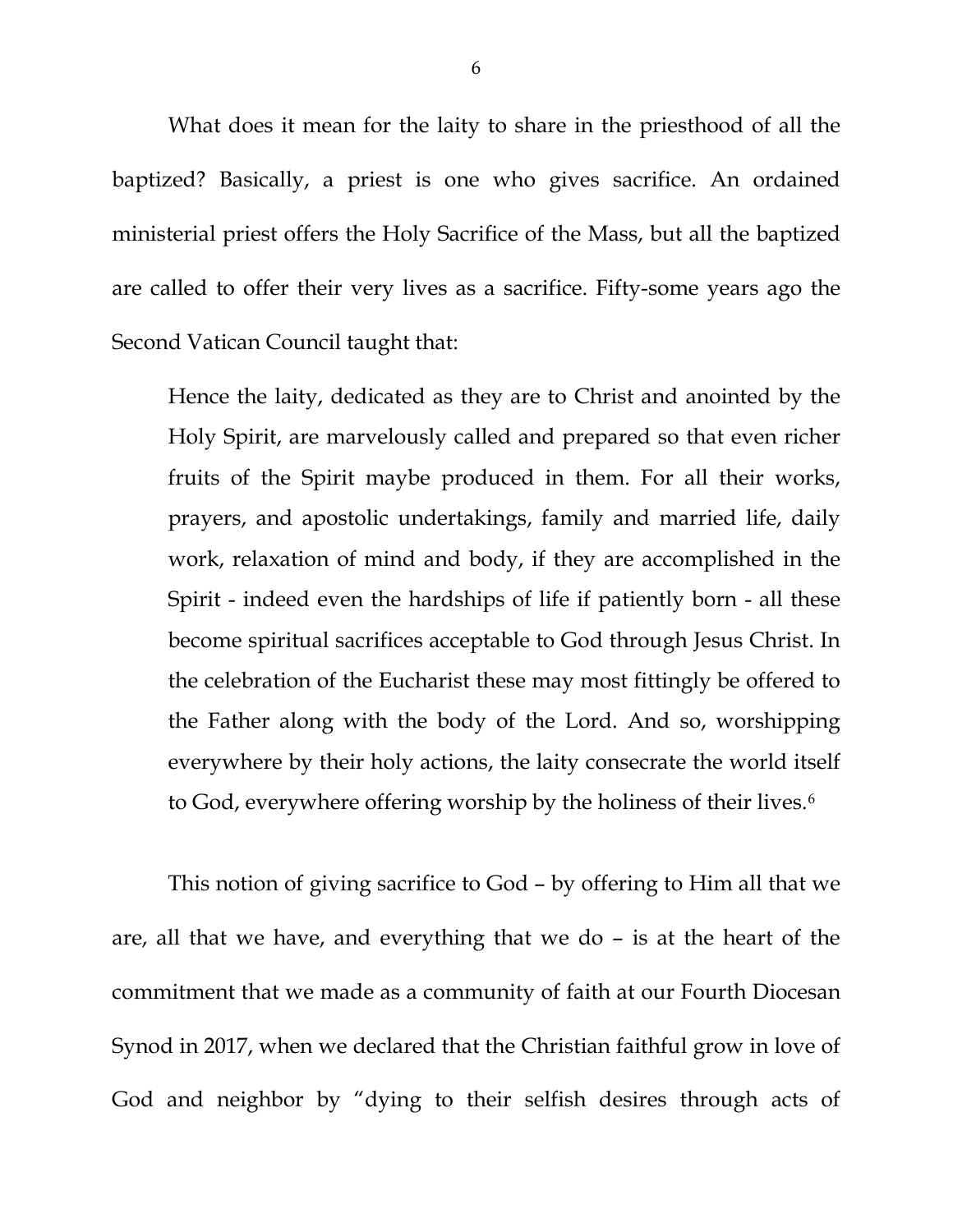mortification and self-sacrifice. The whole Christian life aims at reaching this goal of everlasting happiness in eternal life by turning from sin and growing in virtue through God's grace.["7](#page-8-6) Thus, as faithful and generous stewards of God's abundant gifts, those who are "committed to discipleship and stewardship as a way of life pledge to share their talents, give of their time and contribute proportionately from their financial resources for the good of the Church and those in need."[8](#page-8-7)

What does it mean to be a disciple of Jesus Christ? Essentially, it means that nothing or no one is more important to us than Our Lord. Please think about that carefully. It means that we are not mere admirers of Jesus, but truly His followers. Those who truly love Jesus and follow Him are those who take up the cross<sup>[9](#page-8-8)</sup> and put God's teachings and commandments into practice, $10$  even when it is difficult to do so, such as Our Lord's command to love our enemies.<sup>[11](#page-8-10)</sup>

The whole Church rejoices at your presence here today, dear catechumens. Through you, we see in a clear fashion the activity of the Holy Spirit present in the world, stirring the hearts of men, women, and children to turn to the One who has not only given them life but who also gave His life for them.

7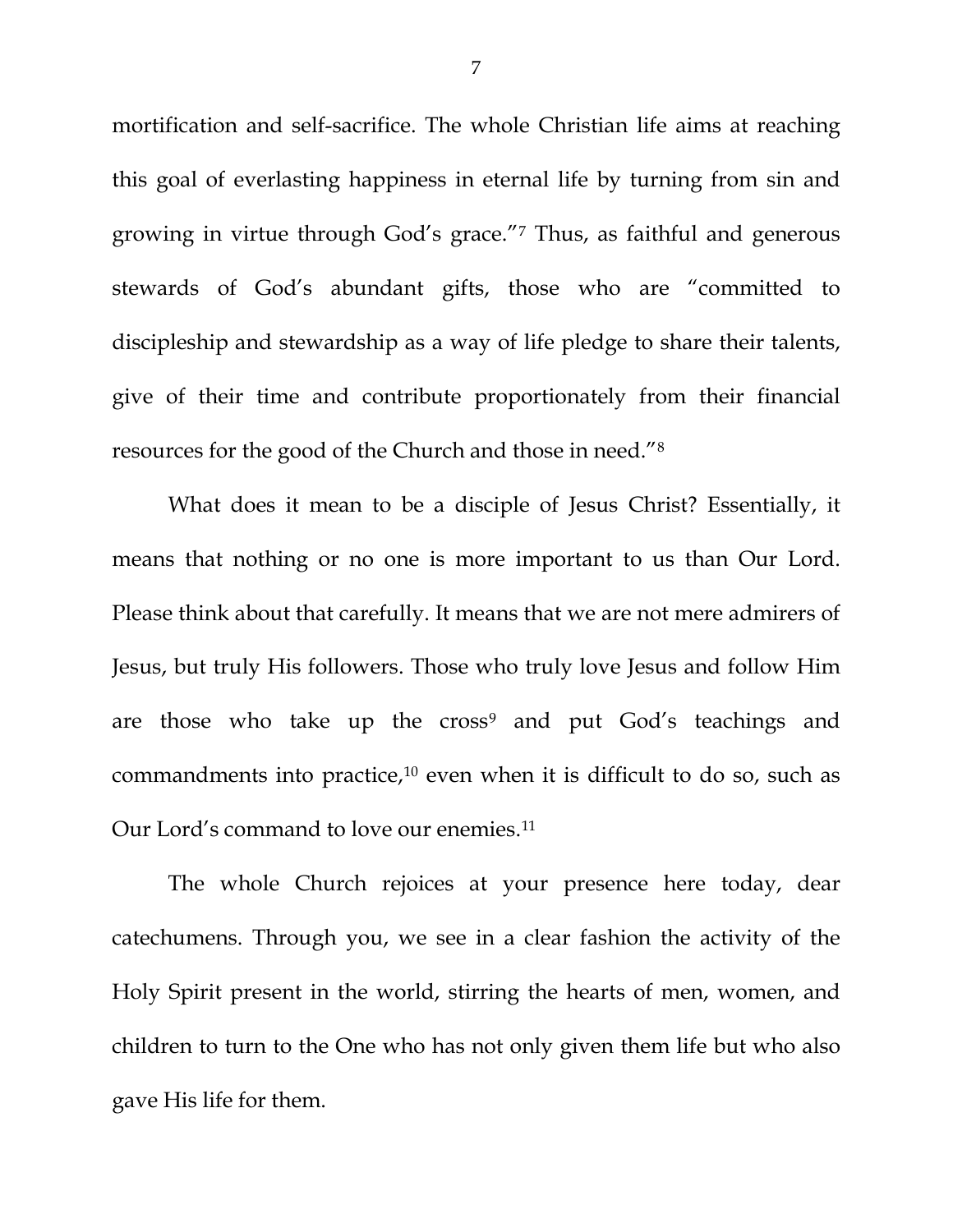In these forty days of Lent, the faithful will accompany you in the works of increased prayer, fasting, and alms-giving, which complete our faith.[12](#page-8-11) Your desire for a deeper conformity of your life to the teachings of the Lord spurs each of us to the same desire. May we all enter deeply into the Passion of our Lord so as to celebrate with abundant joy the great glory of His Resurrection and of your full reception into the Church.

Finally, dear catechists, godparents and sponsors, I turn to you. You have shared your faith with those who will be, as it were, your spiritual children. I thank you for your credible witness to the truth. You have come to understand that *it is possible to realize something new within ourselves and around us, simply because God is faithful, continues to be full of goodness and mercy, and is always ready to forgive.*[13](#page-8-12)

So, I urge you to continue to stand with your catechumens, who will soon be numbered among the Elect. In the days, months, and years to come, they will look to you for sources of both strength and comfort as they strive to stand daily with and for the Lord.

May God give us this grace. Amen.